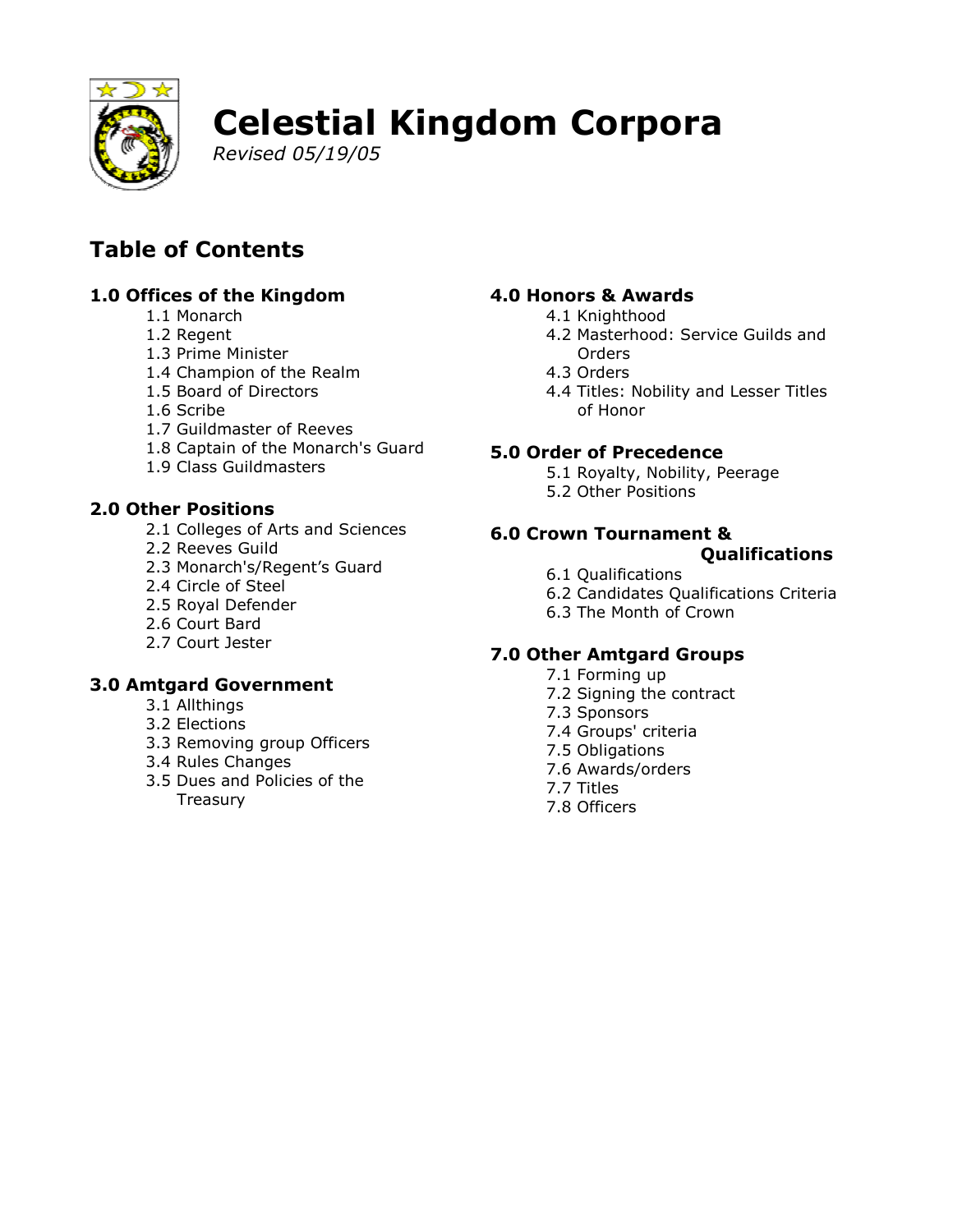#### 1.1 Monarch (King or Queen):

1.11 Crown elections will be held once every six months. The winner of the election will be the Monarch for the next six months.

1.111 A tourney will be held. The highest placing qualifier will become Champion for six months.

1.12 Will have an automatic seat at the Allthings.

1.121 Will have the power to break ties at the Allthings.

1.13 Shall preside over and conduct all ceremonies and functions.

1.14 Is not required to pay any fees and dues during his/her term.

1.15 May award the following honors:

1.151 Titles of Nobility - granted by patent (discretion of Monarch): Marquis, Viscount, Baronet, Lord (lesser title)

1.152 Titles of Nobility - earned by tenure (for a specific service listed in this Corpora): Grand Duke, Arch Duke, Duke, Count, Baron, Defender (lesser title).

1.153 Peerage- the four orders of Knighthood:

Crown- for service in the Amtgard's highest offices

Flame- for excellence in service

Serpent- for excellence in the arts and/or sciences

Sword- for excellence in combat

1.154 The following orders: Dragon, Flame, Griffon, Hydra, Jovious, Lion, Mask, Owl, Rose, Walker of the Middle, Warrior, Zodiac, Boken, Golden Dragon, Smith, Garber.

1.155 Titles of Masterhood for the service quilds (by tenure): Garber, Reeve, Smith

1.156 Titles of Masterhood for the orders (by tenure): Dragon, Lion/Griffon, Owl, Rose, Warrior (Warlord)

1.157 Titles of masterhood (in conjunction with the Prime Minister and class quildmaster) for the fighting guilds.

1.158 Titles of masterhood for the service quilds (by patent).

1.16 May create new honors, awards, masterhoods, and titles.

1.17 May receive these titles after his/her term is over:

1.172 Duke/Duchess (or Grand Duke for serving two or more terms as Monarch)

1.18 May be removed from the throne if he/she misses more than four weeks in a row or twelve weeks total.

1.181 Exception- special situations will be taken into consideration by the Allthing.

1.19 No Monarch may have the throne for more than two consecutive terms.

1.1A Only those who qualify at Crown qualifications may try for Monarch.

1.1B Shall hold an automatic seat on the B.O.D. during his/her term.

1.1C A Monarch may remove (strip) a title of honor from a person for repeated proven violations of the corpora and/or rulebook under the following condition:

1.1C1 agreement of 75% at the vote of an Allthing

1.1D Note: Titles and honors should not be awarded to the members of another kingdom without that Monarch's permission.

1.1E The Monarch must be at least 18 years of age, and have participated in the Kingdom for a minimum of 6 consecutive months.

1.1F Monarch must maintain a working telephone, transportation and computer

#### 1.2 Regent (Princess/Prince):

1.21 Every Monarch must have a Princess/Prince Regent/Regent.

1.22 May bestow the following orders: Dragon, Lion, Owl, Rose, Garber.

1.23 Is not required to pay any fees and dues during her/his term.

1.24 Shall head and be responsible for the Colleges of Arts and Sciences, and for running Dragonmaster two weeks prior to Mid-reign.

1.25 May create new honors and awards in keeping with her/his duties.

1.26 Is responsible for the next Crown Coronation feast.

1.27 May receive the title of Countess/Count after her/his term is over.

1.28 Shall not miss more than four weeks in a row or twelve weeks total else a new Regent may be chosen.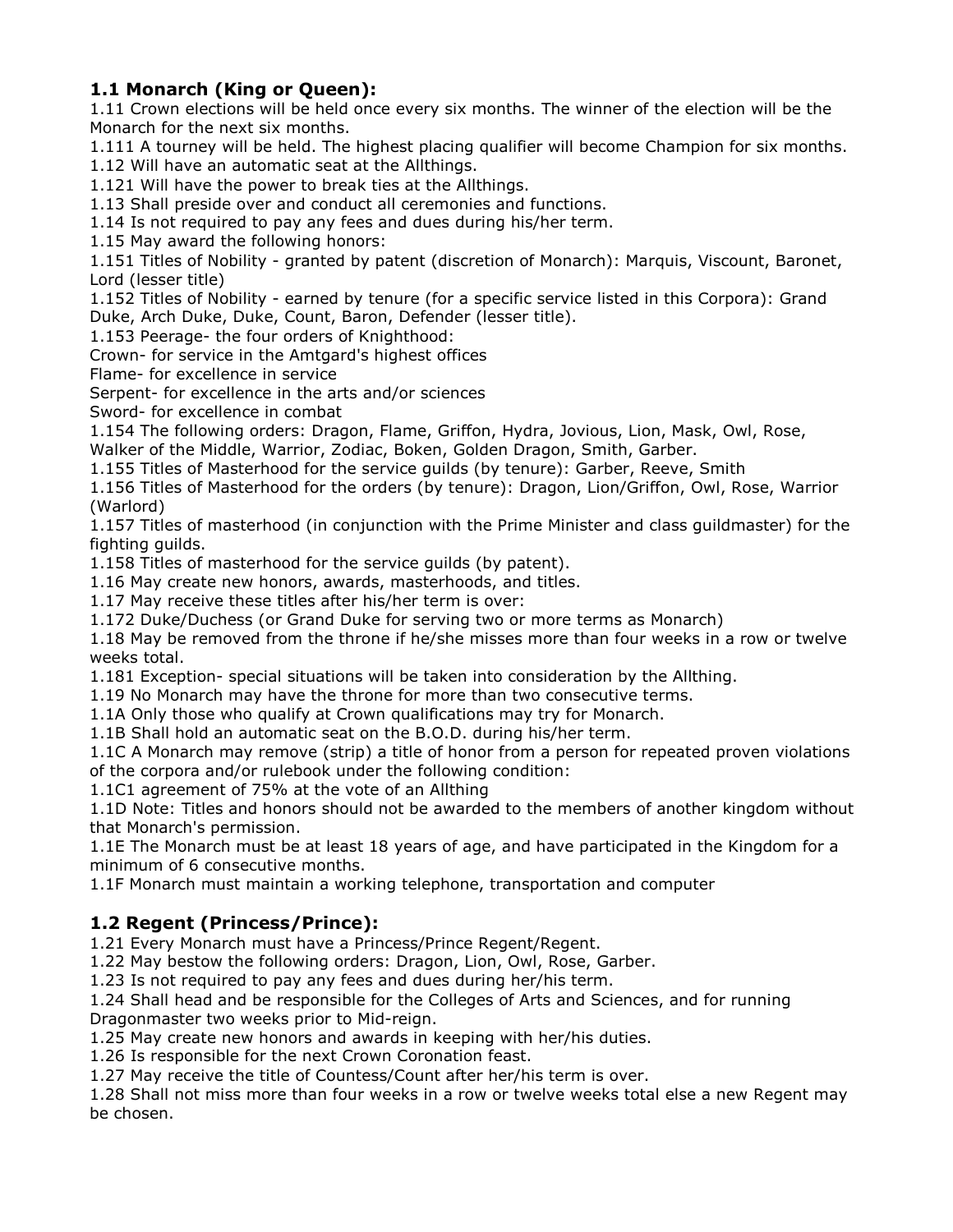1.2A The Regent must be at least 18 years of age, and have participated in the Kingdom for a minimum of 6 consecutive months, to be eligible to run.

1.2B The Regent must maintain a working telephone, transportation and computer.

#### 1.3 Prime Minister:

1.31 Once every six months during Dragonmaster/Weaponmaster an election shall be held. The winner of this election shall become the Prime Minister for six months.

1.32 Is responsible for the following aspects of the group:

1.33 Collection of all fees and dues

1.331 Keep accurate records of all contributing members dues and donations.

1.332 Maintain accurate records on the dues paid status of all group members.

1.34 Must keep records of attendance and active members

1.341 Must keep the Member Information files on all members up to date.

1.36 Is responsible for providing rule books and newsletters to contributing members.

1.37 May receive the title: Baron/Baroness when his/her term is over.

1.38 Shall not miss more than four weeks in a row or twelve weeks total else a new Prime Minister must be elected.

1.39 Shall hold an automatic seat on the B.O.D. during his/her term.

1.3A Must be at least 18 years of age, and have participated in the Kingdom for a minimum of 6 consecutive months.

1.3B Prime Minister must maintain a working telephone, transportation and computer.

1.3C Is not required to pay any fees and dues during her/his term.

#### 1.4 Champion of the Realm:

1.41 The Champion will have scored highest among previously self-declared and qualified candidates in the war section of the crown qualifications tourney.

1.42 Shall maintain a lost and found for the organization.

1.43 Responsible that all weapons and armor have been checked for safety and legality.

1.44 Responsible for organizing the battlegames on days when no predetermined scenarios are scheduled.

1.45 Shall be the defender of the Crown.

1.46 Shall not miss more than four weeks in a row or twelve weeks total else a new Champion may be appointed.

1.47 May receive the title of Defender after his/her term.

1.48 Is not required to pay any fees and dues during her/his term.

1.49 The Champion must be at least 18 years of age, and have participated in the Kingdom for a minimum of 6 consecutive months, to be eligible to run.

1.4A The Champion may remove players from the field for unsafe behavior.

#### 1.5 Board of Directors (or B.O.D.):

1.51 Acts as the business management offices and corporate offices for the organization.

1.511 Shall be responsible for ensuring that the organization is operated according to the laws and regulations of the United States and the State of Texas.

1.512 Shall be responsible for accounting for Kingdom funds.

1.52 Five group members shall be chosen by open ballot to serve in this capacity.

1.521 Two (2) voting members shall be elected at fall crown quals for a term of one (1) year.

Three  $(3)$  voting members shall be elected at spring crown quals for a term of one  $(1)$  year.

1.522 The Monarch, and Prime Minister will hold automatic seats on the B.O.D. during their terms in office.

1.523 You must be 18 years of age or older to serve.

1.53 The B.O.D. will have no power to change, alter, or otherwise affect the rulebook(s) or Corpora.

1.54 Shall serve as the authority in any matter involving the club and individuals or organizations outside the club with whom the Kingdom may wish to conduct business.

1.55 The BOD shall have the authority and duty to suspend members from participation in all Kingdom activities for repeated and/or serious instances of inappropriate behavior such as but not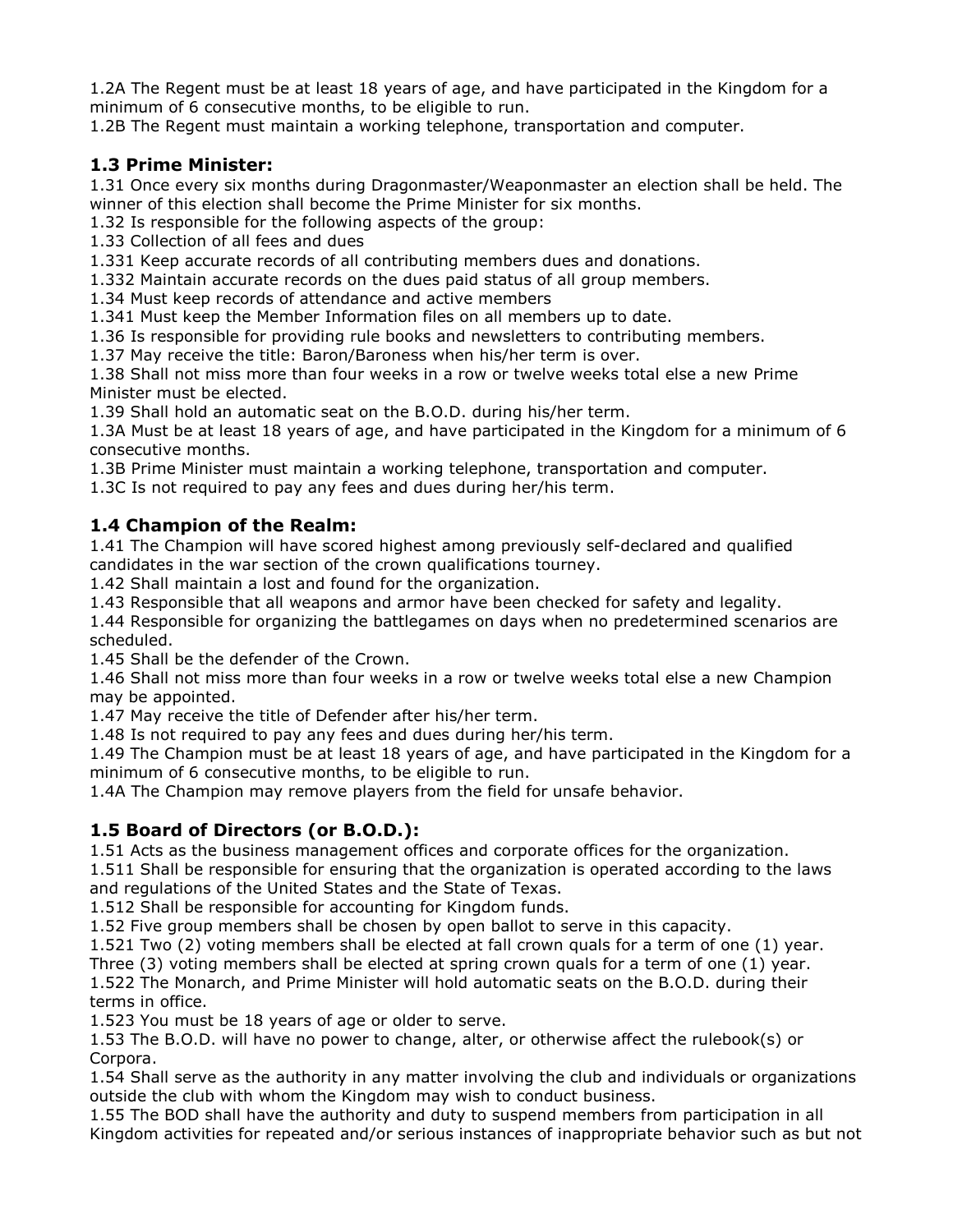limited to: verbal and/or physical altercations, assault of any kind, willful injury to person or property, theft, or any violation of mundane law.

1.56 The B.O.D. will work with the Monarch and Prime Minister in areas where the group has dealings with various government agencies and their institutions and laws.

1.57 The B.O.D. has no status in the order of precedence, and no jurisdiction over internal group functions.

1.58 The B.O.D. shall meet to discuss business not less than once every three months.

1.59 The B.O.D. shall itself elect among its own members the following corporate officers:

1.590 President - Responsible for establishing an agenda and conducting all business meetings. May not hold any Kingdom Office.

1.591 Treasurer - Responsible for all monetary transactions. Shall maintain correct and current corporate financial records.

1.592 Membership Officer - Responsible for maintaining a mailing address for the Amtgard corporation. Shall notify all Board members of meeting times and locations. Shall maintain current and correct contact information for all Board members.

1.593 Secretary - Responsible for recording and distributing meeting minutes.

1.594 Member

1.595 Scheduled BOD meetings may be closed to the populace, but the minutes of the meetings must be printed and made available to the populace within four weeks of that meeting. 1.5A The BOD shall operate under the Policies & Procedures Manual of the BOD.

#### 1.6 Scribe:

1.61 Appointment and dismissal are the Monarch's or Prime Minister's discretion.

1.62 Shall work with the Prime Minister to insure that an Amtgard newsletter is printed at least once every three months.

1.63 Print any fliers, letters, or other news of the Crown and Prime Minister.

1.64 Work with the Monarch and Prime Minister to maintain a yearly calendar of events.

1.65 Keep the minutes of all Amtgard meetings and Allthings.

1.66 Keep accurate records of all awards given by the Monarch and Regent for reporting to the ORK and the Prime Minister.

#### 1.7 Guildmaster of Reeves:

1.71 Shall be chosen from the Reeves quild by election at each Coronation. Members of the guild who may vote are those who passed the Reeves test with a score of 75% or better, and the current quildmaster.

1.72 Shall work with the Monarch and Prime Minister to ensure that the rules are applied accurately, fairly, and honestly on the battlefield.

1.73 Shall work with the Champion in checking armor and weapons for safety and legality.

1.74 Must make sure that there is an appropriate number of reeves at any Amtgard event, and ensure that the conduct of reeves is competent and fair.

1.75 Will be the Crown's advisor on the rules.

1.76 Will give the Reeves test at scheduled kingdom events and every six months at Crown **Qualifications.** 

1.77 Dismissal is by a decision of the Monarch and Prime Minister.

1.78 May enforce an initial warning, followed by bout forfeit, and then tourney disqualification system for particularity troublesome or unsportsmanlike fighters at the tourneys.

#### 1.8 Captain of the Monarch's Guard:

1.81 Appointment and dismissal are the Monarch's option.

1.82 Shall be in charge of security at all Celestial Kingdom events.

1.83 Shall ensure that the Monarch and Regent are properly escorted.

1.84 Will share duties with the Champion in terms of carrying out the policies of the Crown.

#### 1.9 Class Guildmasters:

1.91 Each fighting guild, the Circle of Knights, the Circle of Steel, and the Reeves Guild will each vote for their guildmaster at the Crown Coronation held every six months.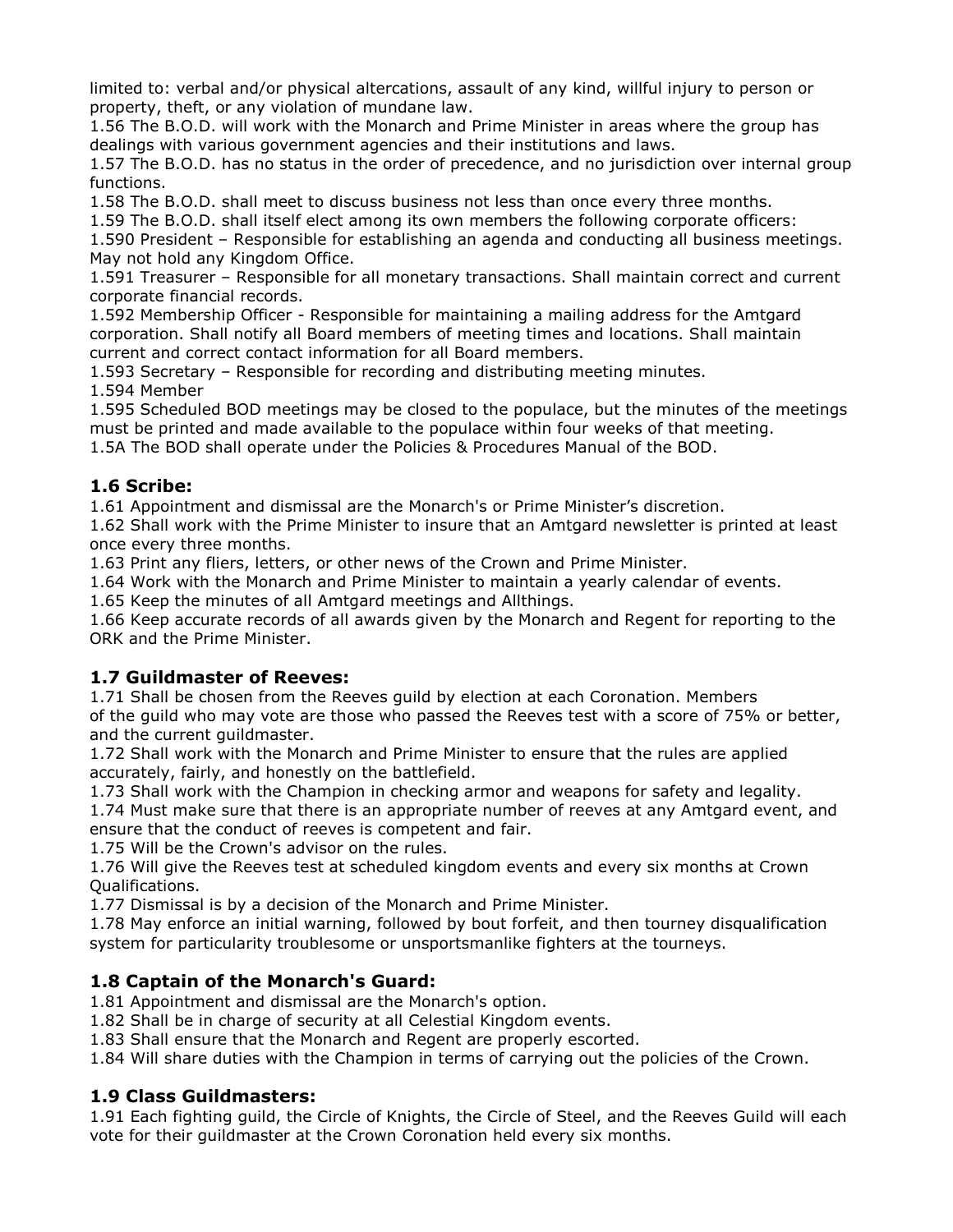1.911 One must have participated in a guild in the past six months in order to vote in the election for that quild's quildmaster.

1.92 Class quilds include all fighting quilds (warriors, healers, barbarians, etc.).

1.93 Guildmasters have the following responsibilities:

1.931 Must keep the members of their quild following the proper rules of their class.

1.932 Monitor their classes and present ideas for improvements and possible solutions for problem areas to the Monarch and the Allthing.

1.933 Help new people to learn and play by the rules.

1.934 Encourage garb, equipment, and personas applicable to their class.

1.94 Guildmasters may be removed from office by a 2/3 vote of all quild members and approval of the Monarch and Prime Minister.

#### 2.1 Colleges of Arts and Sciences:

2.11 The non-fighting quilds may have a quildmaster chosen every six months at the Crown Coronation. The Monarch shall choose the Science guildmasters, and the Regent shall choose the Arts quildmasters.

2.12 Although the guilds will vary, the following are examples:

2.121 Arts- Art, Garbers, Literature, Minstrels, Theatre, Drama

2.122 Sciences- Heraldry, Sages, Engineers, Gladiators, Smiths, Vitners

2.13 Guildmasters are responsible for encouraging the interest, growth, and application of their particular discipline in the group.

2.14 Certain Arts and Sciences guilds have additional duties:

2.141 Garbers- inform the Monarch and Prime Minister when a garber credit should be awarded for one of the following reasons: making nice garb for others, armor construction, flag construction, making superior garb for oneself (note that garber credits may be awarded in addition to orders of the Dragon).

2.142 Heraldry- collect and maintain the personal symbols and persona histories of all group members.

2.143 Smiths

2.1431 Inform the Monarch and Prime Minister when a smith credit should be awarded for one of the following reasons: sponsoring a major Amtgard event, publication, or workshop, or any other comparable service to Amtgard.

2.1432 Aid the Monarch, and especially the Champion and Guildmaster of Reeves, to insure that equipment utilized on the battlefield is safe.

#### 2.2 Reeves Guild:

2.21 Members are those who have passed the Reeves test within the last six months with a score of 75% or better.

2.22 Though under the jurisdiction of the Monarch and the Guildmaster of Reeves, the Reeves have the following powers over the battlegames:

2.221 May add newcomers and adjust the teams to balance a game.

2.222 May call whether a hit on a person is valid or not.

2.223 May take unsafe people or equipment off the battlefield.

2.224 May take time off a person's death if he died especially well.

2.225 May declare a person dead if he persistently is causing problems.

2.226 May declare the end to a game if play is stagnating.

2.227 May appropriate additional reeves if they are needed.

2.23 Reeves are responsible for the following:

2.231 Must ensure that the games are safe to participants and bystanders.

2.232 Shall retrieve expended and discarded equipment.

2.233 Shall help the participants in their understanding of the games.

2.234 Shall ensure that the quality of play is honest and in keeping with the spirit of the rules and corpora.

#### 2.3 Monarch's/Regent's Guard: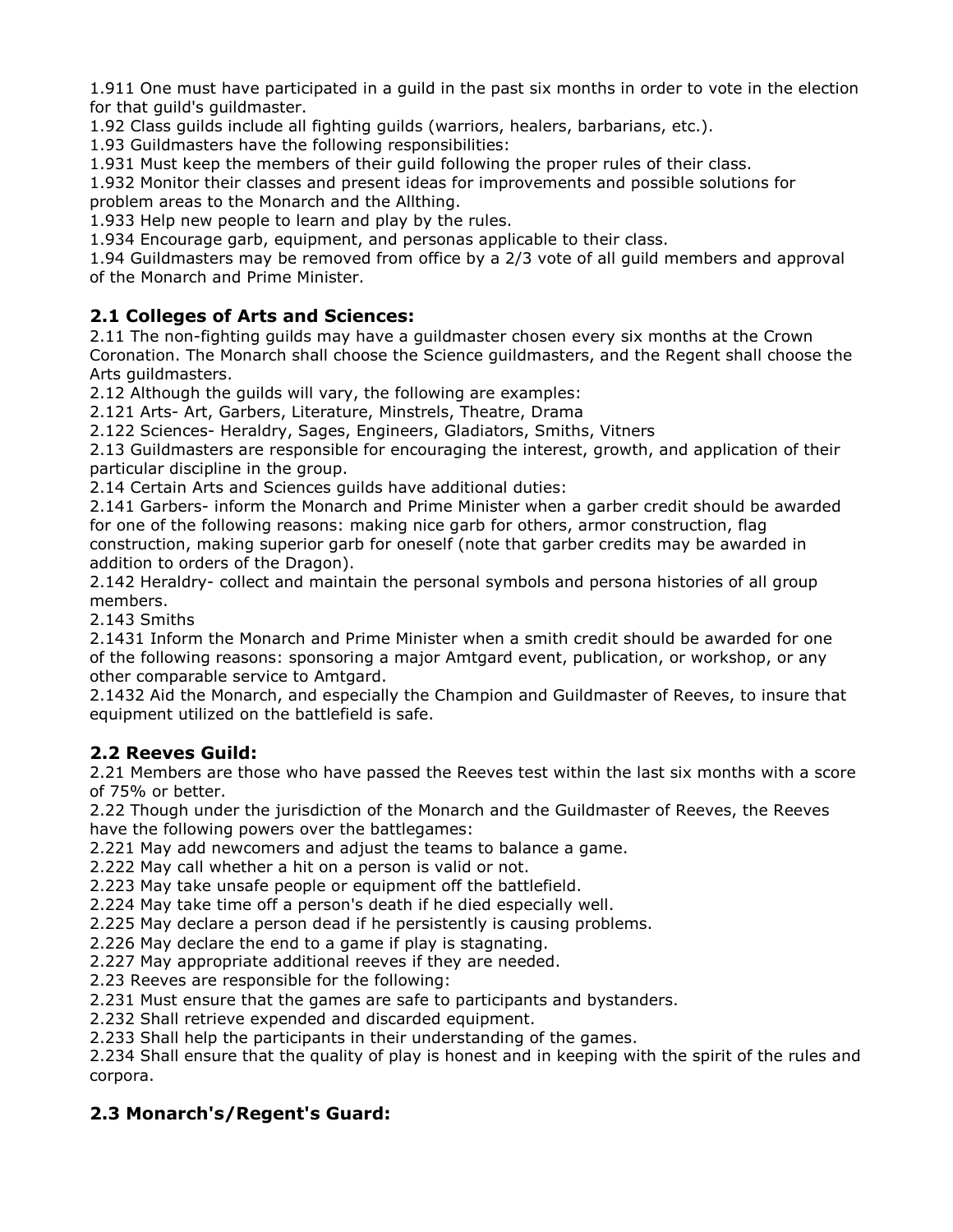2.31 No more than ten people shall fill these slots. They will be chosen by the Monarch and the Regent.

2.32 Shall escort the Crown and aid the Captain of the Guard in his/her duties.

#### 2.4 Circle of Steel:

2.41 Shall be composed of the captains of all companies with three or more participating members.

2.42 Shall organize and orchestrate company-related activities within the group.

#### 2.5 Regent's Defender:

2.51 Shall be chosen by the Regent.

2.52 Will escort and serve the Regent in much the same way the Champion augments the Monarch.

#### 2.6 Court Bard:

2.61 Appointment and dismissal are the Monarch's option.

2.62 Responsible for organization and performance of the arts at official Amtgard functions.

#### 2.7 Court Jester:

2.71 Appointment and dismissal are the Monarch's option.

2.72 Responsible for humor and levity at official Amtgard functions.

2.73 May double as the herald for all announcements of the Crown.

#### 3.1 Allthings:

3.11 An Allthing will be scheduled once every three months, at kingdom Mid-Reign and Coronation.

3.12 Anyone may attend; all members may vote on Amtgard policies.

3.13 The Allthing may do the following things:

3.131 Discuss and enact rule changes.

3.132 Revise and update the Corpora.

3.133 Discuss and vote on major expenditures of the group treasury.

3.134 Discuss the future of the Kingdom and its priorities.

3.135 Elect quildmasters from the populace at Coronation.

3.14 Allthing rules of order may be set down by the Crown. The Champion is responsible for enforcement.

#### **3.2 Elections:**

3.21 Shall be held by the Prime Minister.

3.211 Exception- If the Prime Minister is running for re-election, the Prime Minister election will be held by the Monarch.

3.22 The winner of any election requires a simple plurality vote (more votes than the next highest vote getter).

3.23 People must have been in the group for six months and be a contributing member in order to vote in any election.

3.24 The Monarch shall break any tie votes in an election.

#### **3.3 Removing Amtgard Officers:**

3.31 Can be initiated by a petition signed by at least 20% of the contributing members of the group.

3.32 Requires a 2/3 vote of all the Kingdoms contributing members for removal.

3.33 May be vetoed by joint agreement of the Monarch and Prime Minister.

3.331 May not be vetoed if the petition is to remove the Monarch or Prime Minister

3.34 Note: no person may hold any of the following two positions at the same time- Monarch, Regent, Champion, Prime Minister, BOD President.

# **3.4 Rules Clarifications:**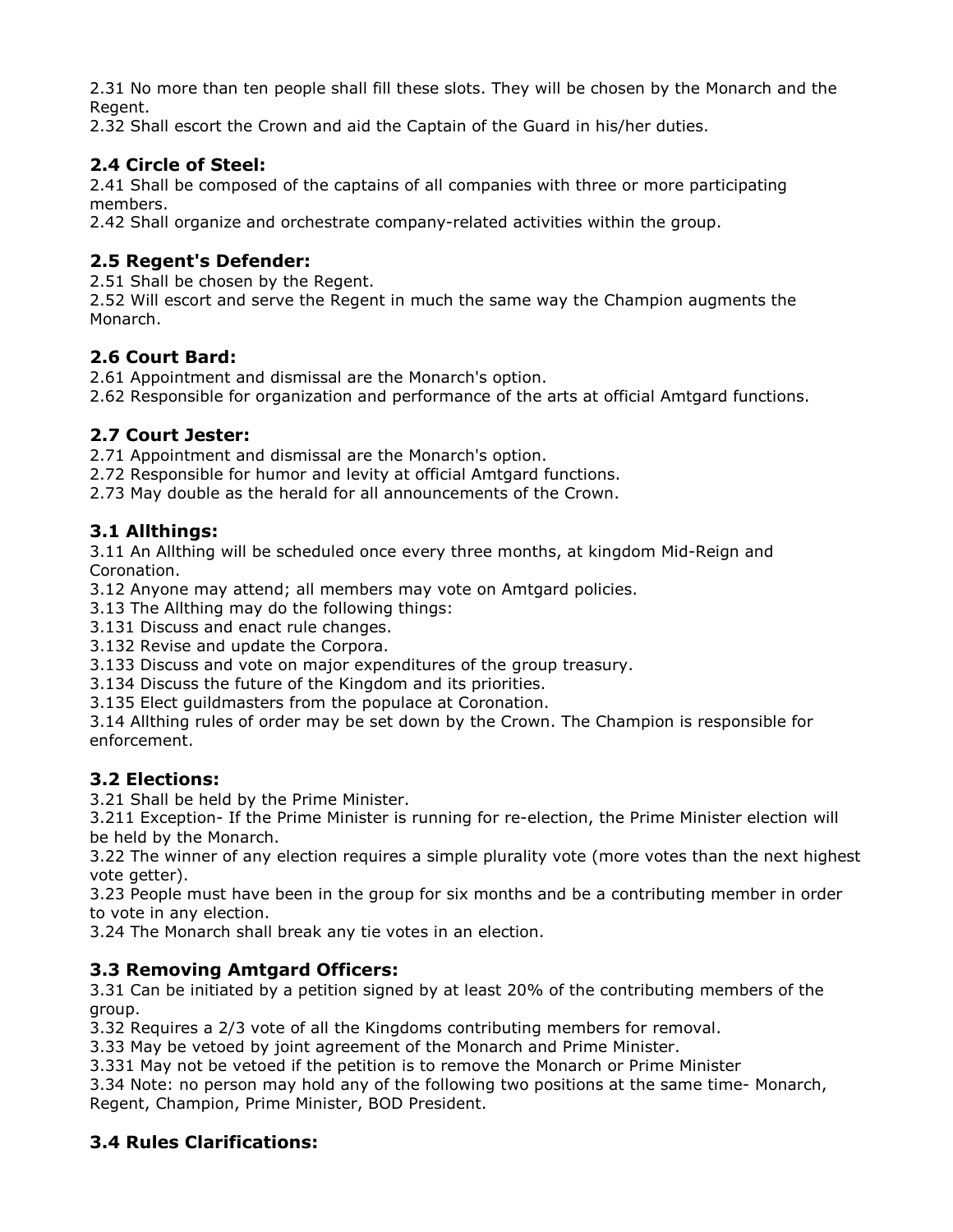3.41 Any decision agreed upon by the Monarch and Prime Minister is law until the next Allthing (a duration of one to seven weeks).

3.42 Temporary rulings may be published in the newsletter.

3.43 Final rulings will be added to an addenda sheet for local group use only.

3.44 Only the Allthing, with the Monarch and Prime Minister, can change, add or delete from the laws of Amtgard.

3.45 Any suggested clarifications to a class should be first passed by the guildmaster of that class.

#### 3.5 Dues and Policies of the Treasury

3.51 Dues are \$6 for six months. Though not reguired of Amtgard members, certain positions and prerogatives may only be applicable to contributing members. People should read this Corpora very carefully to ascertain the advantages of contributing membership.

3.52 Receipts shall be provided.

3.53 Dues shall be paid semi-annually to the local records keeper, one half of which shall remain in the local province with the remaining balance to be forwarded to the Kingdom Prime Minister. Note: Dues paid by members not claiming a home province

shall be kept wholly by the Kingdom and shall be paid directly to the Prime Minister.

3.54 Dues forwarded to the Prime Minister by the provincial records keepers shall be accompanied by a list of who paid, both mundane and Amtgard names, amount paid, and time frame the dues are to be applied to, and expiration date of dues paid.

3.55 The Monarch or Prime Minister may each spend 10% of the treasury every month in order to run the group. (Not to exceed \$150). The Allthing must vote on any larger expenditures of the treasurv.

3.56 Contributing members are entitled to a copy of the rules, the Corpora, and the group newsletter. However, note that the group is not obligated to provide materials to a member if the cost to reproduce those materials exceeds the sum of the dues that particular person paid.

#### 4.1 Knighthood:

Listed first because of the attraction it holds for most Amtgard members. Amtgard has experimented with several systems of criteria for knighthood. None of them worked very well, mainly because people wanted the mark of achievement more than the achievements themselves. It is unfortunate that so many believe a white belt will elevate them past their own foibles and fears. Not withstanding the mistakes of the past, here are the latest criteria for Knighthood. It is an attempt to at least partially recognize the efforts of our brightest and our best. This system might yield a higher percentage of white belts than other medieval organizations. That only reflects Amtgard's trend away from the massive arrogance found elsewhere that implies it is the mark of a knightly persona to drive the infidels (translate to: "other guys") into the ground. In the modern "real" world, knighthood is awarded for a variety of reasons (winning a Nobel prize, organizing an effort to feed the starving etc.). It is to be hoped that Amtgard will take a page from this more enlightened perspective.

4.11 The Monarch of The Celestial Kingdom may knight people into any of the four orders. Although not required, candidates for Knighthood should have achieved the criteria listed and have the approval of a majority of the Knights of that order. Note that the achievement of criteria set forth does not automatically grant Knighthood. Also note that the traditional positive knightly virtues will go a long way towards achieving the white belt.

4.12 The Orders of Knighthood:

4.121 Knight of the Crown:

a. a civil order for serving in the highest echelons of the group

b. colors: white trimmed with gold

c. suggested criteria: complete two(2) terms as the Monarch or serve in three(3) of the following Four(4) positions: Kingdom Monarch, Kingdom Regent, Kingdom Champion, Kingdom Prime Minister.

4.122 Knight of the Flame:

a. a service order for contributions to the group

b. colors: white trimmed with red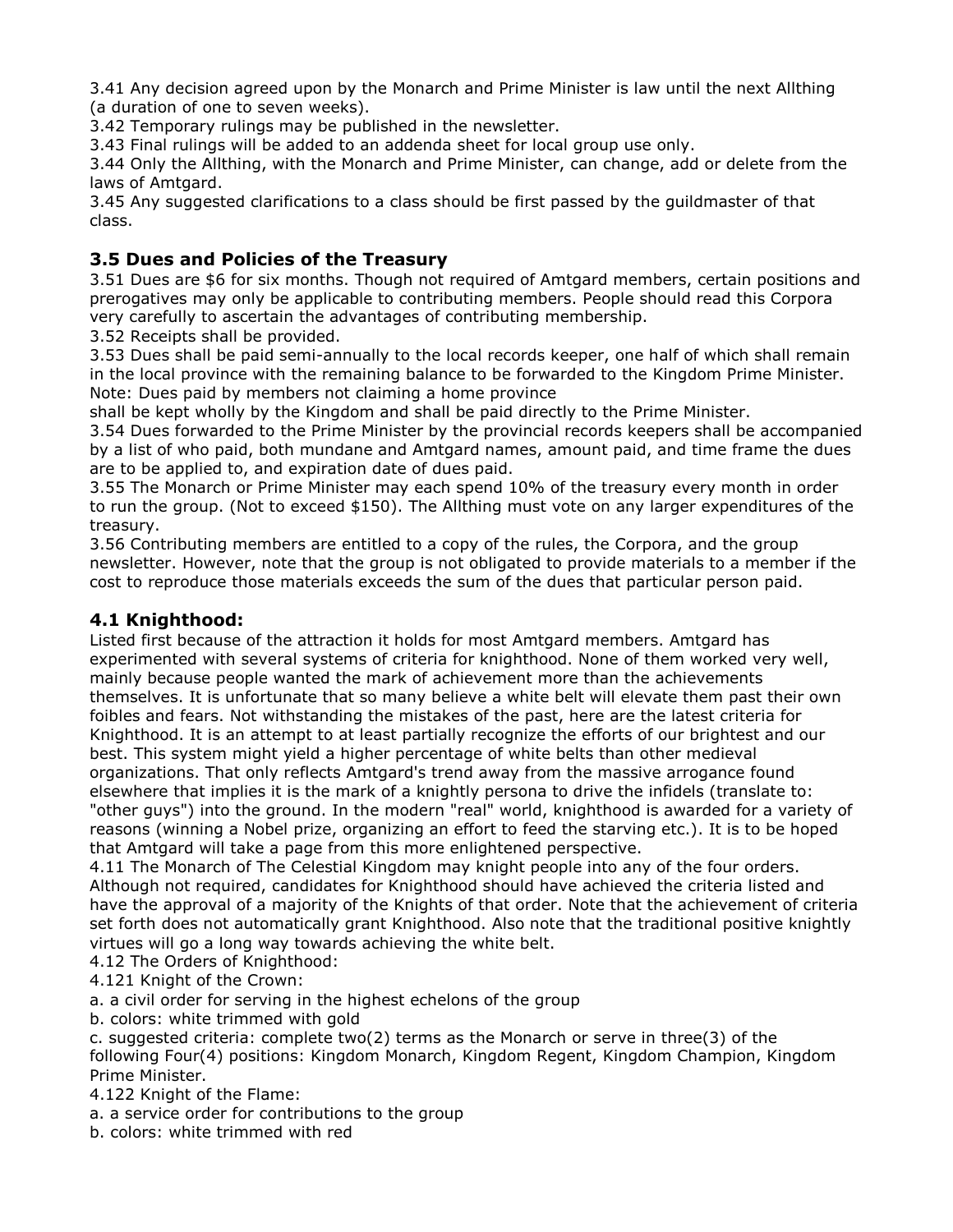c. suggested criteria: Masterhood in at least one of the following three areas- Rose, Lion, Smith 4.123 Knight of the Serpent:

a. an achievement order for excellence in the arts and/or sciences

b. colors: white trimmed with green

c. suggested criteria: Masterhood in at least one of the following four areas- Dragon, Owl, Garber, Hydra

4.124 Knight of the Sword:

a. a military order for fighting skills and battlefield prowess

b. colors: white trimmed with silver

c. suggested criteria: Title of Warlord or two (2) of the Three(3) following honors- Defender, Weaponmaster, winning the Crown qualification tourney.

4.13 Only those Knights who have been a member of the Circle of Knights (Guild of Knights) for twelve or more weeks may play a paladin or anti-paladin. Exception- if for any reason a person loses his/her knighthood, they also lose the ability to play paladin or anti-paladin.

4.14 A Knight may choose to take a squire.

4.141 The garb of a squire is a red belt.

#### 4.2 Masterhood in the Service Guilds and Orders:

4.21 Awarded by the Monarch for achieving the criteria set forth.

4.22 Denotes excellence in contributions to the group in the area listed (see explanations of the orders themselves).

4.23 Specific types of Masterhood:

4.231 Dragon-10 orders of the Dragon.

4.232 Hydra-10 orders of the Hydra.

4.233 Garber- 10 garber credits.

4.234 Lion- any combination of orders of the Lion and orders of the Griffon that add up to 10.

4.235 Owl- 10 orders of the Owl.

4.236 Reeve- 10 weeks experience as a reeve.

4.237 Rose-10 orders of the Rose.

4.238 Smith- 10 smith credits.

4.239 Warrior (designated title: Warlord) - 10 orders of the warrior.

4.23A The Monarch may create other titles and forms of Masterhood.

#### 4.3 Orders:

4.31 Order of the Dragon given by: Monarch, Regent given for: outstanding achievements in the arts (garb, art, music, literature, etc.) limitations: none 4.32 Order of the Flame given by: the Monarch given for: given to a group of people (company, household, etc.) for outstanding contributions to Amtgard limitations: only one may be given in each Monarch's reign 4.33 Order of the Garber given by: Monarch, Regent given for: outstanding achievements in clothing design and assembly limitations: none 4.34 Order of the Griffon (Gryphon) given by: the Monarch given for: courage, chivalry, and honor on the battlefield limitations: none 4.35 Order of the Hydra given by: the Monarch given for: entering enough Crown Qualifications events to qualify for the Crown tourney/election. limitations: each person may only receive one Hydra per Crown qualifications 4.36 Order of the Jovious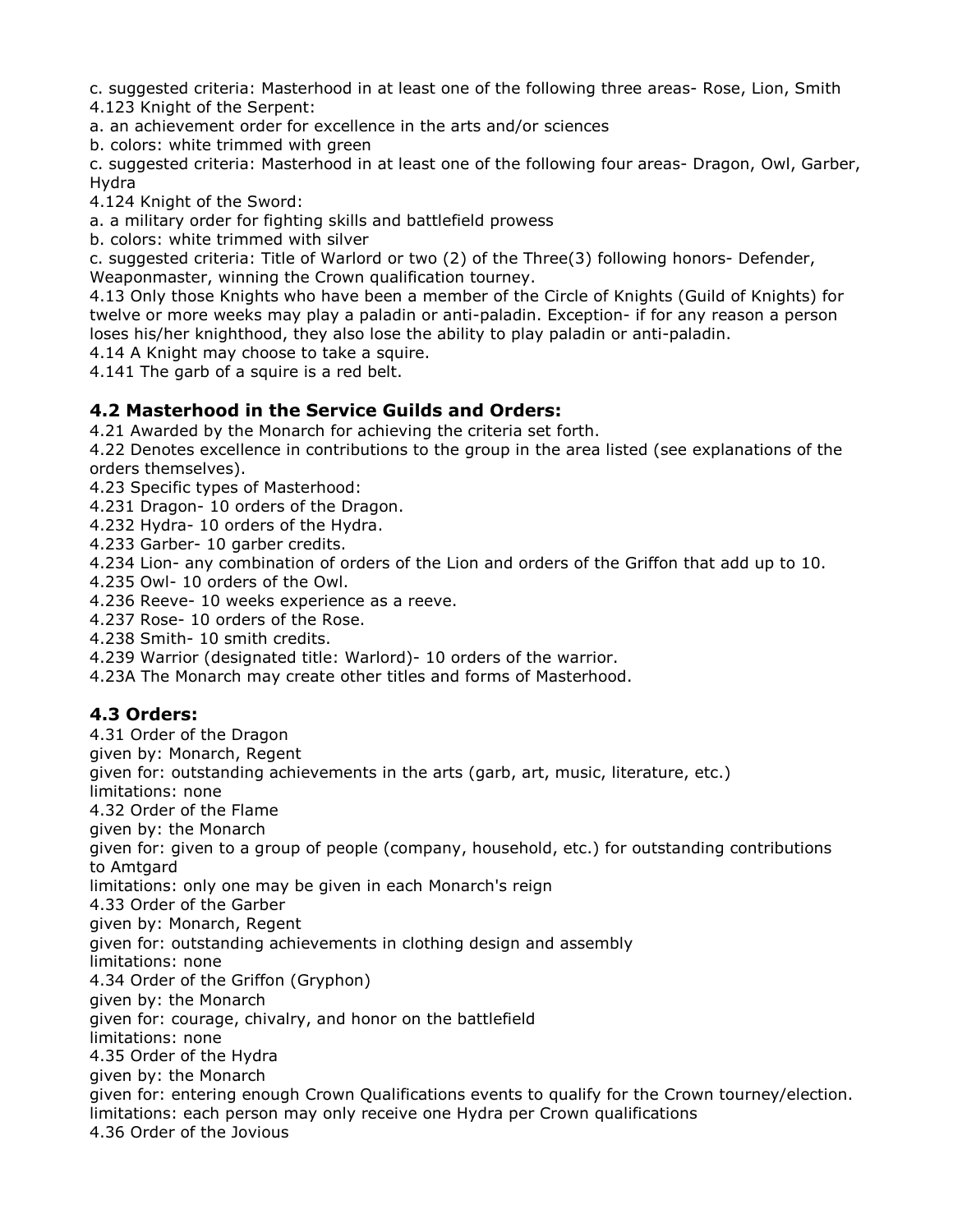given by: the Monarch given for: outstanding attitude limitations: only one may be given in each Monarch's reign 4.37 Order of the Lion given by: Monarch, Regent given for: displaying outstanding traits of service and loyalty to Amtgard limitations: none 4.38 Order of the Mask (Masque) given by: the Monarch given for: outstanding portrayal of persona limitations: only one may be given in each Monarch's reign 4.39 Order of the Owl given by: Monarch, Regent given for: outstanding achievements in the sciences (armor, construction, seigeworks, etc.) limitations: none 4.3A Order of the Rose given by: Monarch, Regent given for: beneficial service to Amtgard limitations: none 4.3B Order of the Smith given by: Monarch, Regent given for: organizing events, demonstrations, and fundraisers limitations: none 4.3C Order of the Walker of the Middle given by: the Monarch given for: exemplification of the ideals and conduct of reeves limitations: a person may never receive more than one of these 4.3D Order of the Warrior given by: the Monarch given for: fighting ability (see the criteria below) limitations: higher levels are increasingly difficult to attain.

| $\ $ Level     | <b>Belt Favor</b>                        | <b>Animal</b> | <b>Criteria</b> |
|----------------|------------------------------------------|---------------|-----------------|
| 1              | green                                    | snake         | win 3 straight  |
| $\overline{2}$ | blue                                     | boar          | win 5           |
| $\overline{3}$ | red                                      | mongoose      | win 7           |
| $\overline{4}$ | brown                                    | bear          | win 9           |
| 5              | rust                                     | hawk          | win 11          |
| 6              | gray                                     | wolf          | win $13$        |
| l 7            | orange                                   | tiger         | win $15$        |
| 8              | black                                    | panther       | win $17$        |
| $\overline{9}$ | purple                                   | dragon        | win 19          |
| $10+$          | yellow (with a<br>warlord red<br>border) | phoenix       | win 21          |

Note: Battlefield commendations are also given with orders above 5th level only awarded for outstanding success in the games, guests, or tournaments. The higher the level, the harder it is to achieve more orders of the warrior. These orders are cumulative (think of them as levels). Thus, no one may have both a first, and say, an eighth level order of the warrior at the same time. Also, the levels do not add up (winning three duels,

and losing one, then winning three again still only makes for a first level order of a warrior, not second level).

4.3E Order of the Zodiac given by: the Monarch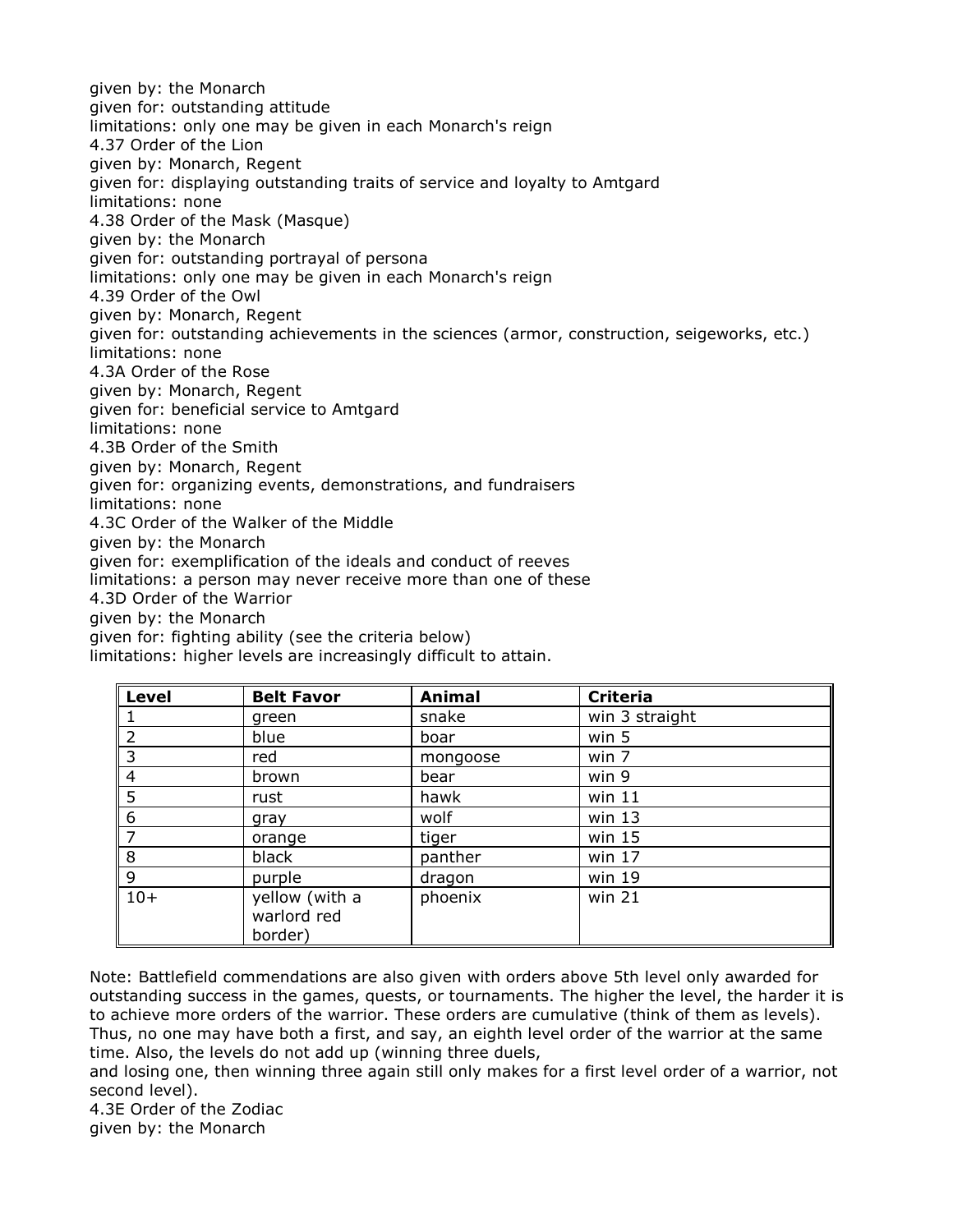given for: outstanding contributions in any one month limitations: only one may be given each month 4.3F Order of the Boken given by: the Monarch given for: To an outstanding fighter, who has been in the game less than  $six(6)$  months limitations: One time award 4.3G Order of the Golden Dragon given by: the Monarch given for: Outstanding representation of the spirit of the Celestial Kingdom, both with in the game and the mundane. limitations: One time award that may only be given once per reign 4.3H Note: as with the order of the warrior, orders of all types, when awarded at higher levels, should be harder to earn (i.e.- a person's 7th order of the dragon should be harder to attain than his or her 2nd order, etc.). 4.4 Titles of Nobility and Lesser Titles of Honor (awarded by the Monarch): 4.41 Title: Grand Duke

equivalents: none suggested criteria: serve the kingdom two terms as Monarch 4.42 Title: Arch Duke equivalents: none suggested criteria: one term each as a kingdom Monarch and one term as Prime Minister or Regent. 4.43 Title: Duke/Duchess equivalents: Doge, Dux, Herzog, Duc, Dugue, Duca, Pfalzgraf, Shogun, Bretwalda, Chiangchun suggested criteria: serve the kingdom six months as Monarch. 4.44 Title: Count/Countess equivalents: Earl, Comes, Comite, Graf, Jarl, Conde, Comte, Conte, Graaf, Orkhan, Shireman, Dey, Kaliph, Khidiw, Cuauhtlahtoque, Contessa suggested criteria: serve the kingdom six months as Regent 4.45 Title: Marguis/Marguise equivalents: Markgraf, Marchioness, Margrave, Mark, Markis, Margraf, Marques, Marchese, Margravine, Marquee suggested criteria: serve in each of the following positions of a kingdom Monarch, Regent, Prime Minister 4.46 Title: Viscount/Viscountess equivalents: Vicomte, Viconte, Visconte, Vizconde, Visconde, Walfgraf, Pasha suggested criteria: have held both the following positions Champion and Weaponmaster 4.47 Title: Baron/Baroness equivalents: Thane, Daimyo, Khan (Kahn), Emir, Barun, Barao, Barone suggested criteria: serve the kingdom six months as Prime Minister 4.48 Title: Baronet equivalents: Freiherr, Lesser Thane, Sheik, Seignur, Nawab, Begum suggested criteria: serve in a pro-tem position for any of the following kingdom positions: Monarch, Champion, Prime Minister, Regent or Baron 4.49 Title: Lord/Lady (lesser title) equivalents: Halfweard, Loverd, Laferd, Pan, Laird, Kyrios, Dom, Don, Sherif, U Sayid, Agah, Rabban, Chieftain suggested criteria: Monarch's discretion (service to Amtgard) 4.4A Title: Defender (lesser title) equivalents: None suggested criteria: serve the kingdom six months as Champion

#### 5.0 Order of Precedence

5.1 Royalty, Nobility, Peerage 5.2 Other Positions: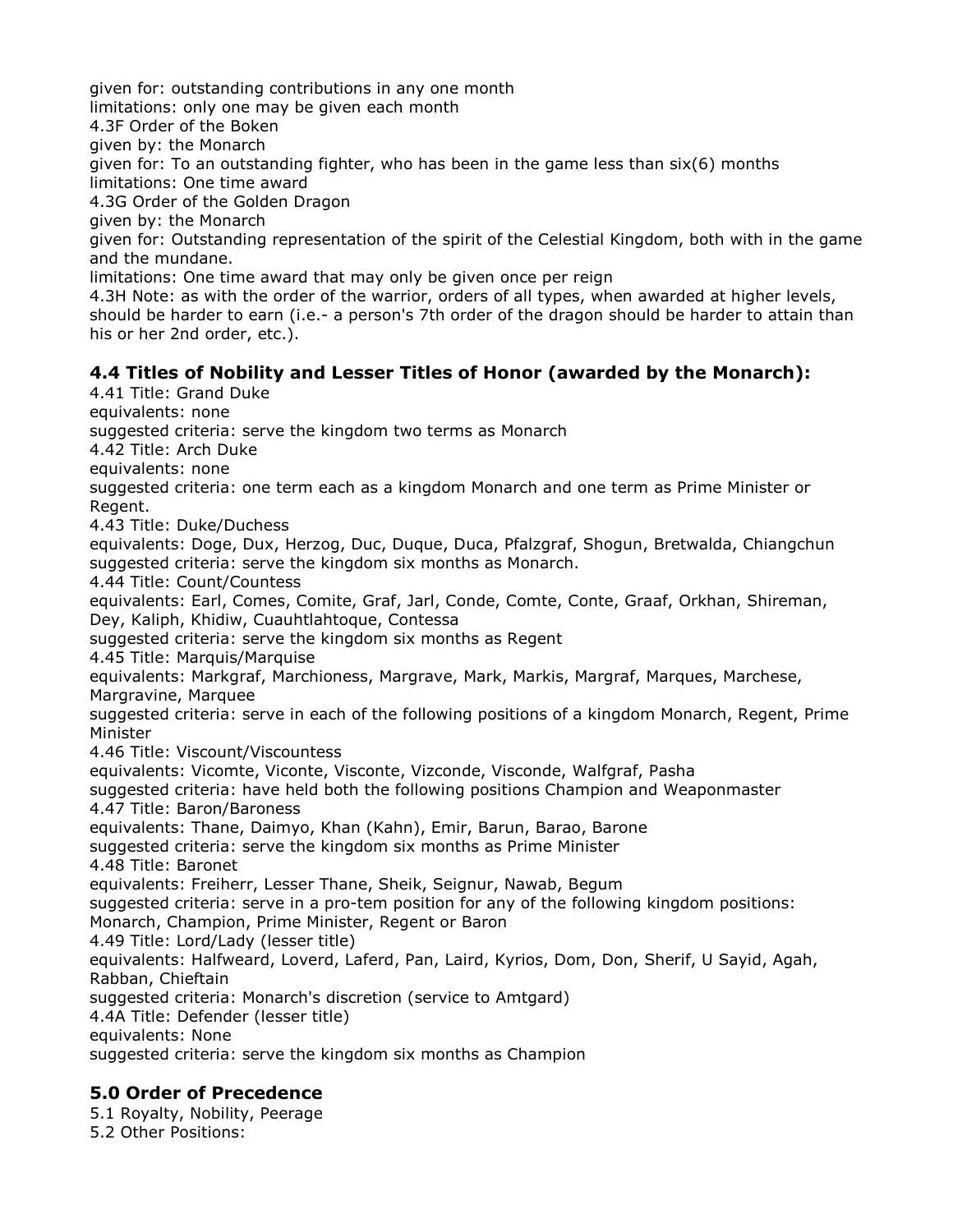- a. Monarch (King/Queen)
- b. Prime Minister
- c. Regent
- d. Grand Duke/Grand Duchess
- e. Arch Duke/Arch Duchess
- f. Court Champion
- g. Duke/Duchess
- h. Count/Countess
- i. Marquis
- j. Viscount/Viscountess
- k. Champion
- I. Baron/Baroness
- m. Knighthood
- n. Baronet
- o. Warlord
- p. the title of Master/Mistress
- q. esquire
- r. Guildmaster of Reeves
- s. Captain of the Guard
- t. Scribe, Court Herald, and Jester
- u. Weaponmaster
- v. Warmaster, Arts and Sciences
- w. All other quildmasters
- x. All other court positions
- y. Royal quardsmen
- z. Masters of service orders
- aa. Masters of guilds
- bb. Company/Household heads
- cc. Squire
- dd. Reeves quild
- ee. Company/Household officers

#### **6.0 Crown Tournament and Qualifications**

#### **6.1 Qualifications:**

6.11 Will be held every six months.

6.111 Early voting will be held for two(2) weeks prior to crown qualification, regular voting will be held at crown qualifications

6.12 Will be the responsibility of the highest group officer (excluding the Prime Minister) not running for Crown.

6.13 Anyone may enter Crown qualification events.

6.14 Crown contestants will be required to enter a minimum specified number of Crown **Qualification cultural events.** 

6.15 Crown contestants must pass the Reeves and Corpora test.

6.16 Multiple entries are allowed in a contest, but a single entry may not be entered in more than one contest.

6.17 The following orders will be awarded for outstanding entries: Dragon, Hydra, Rose, Owl, Garber, Warrior (for warskill events).

6.18 Typical cultural skill contests include (but are not limited to): flat art, 3-D art, heraldry test, singing, instrumental music, cooking, factual writing, composition, weapon and shield construction, passive construction, active construction, best looking garb, best fighting garb, strategic gaming, vitners, poetry, etc.

#### **6.2 Candidate Qualifications Criteria:**

6.21 Candidates for Monarch shall be required to enter:

a. At least five(5) A&S entries in at least two(2) categories, with an average score of 3.0, and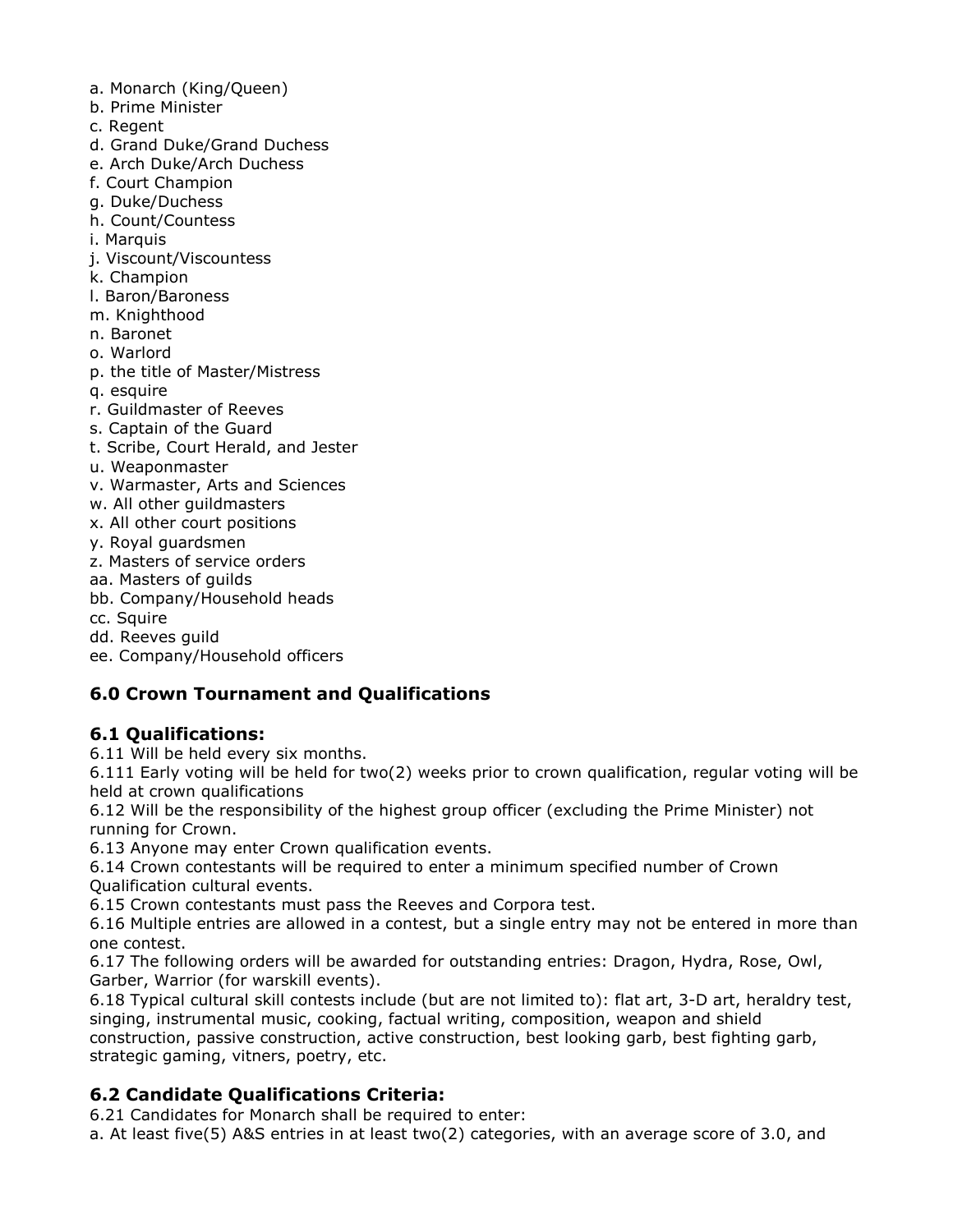b. At least five(5) warriors tourney events.

6.22 Candidates for Regent shall be required to enter:

a. At least seven(7) A&S entries in at least four(4) categories, with an average score of 3.5, and b. At least three(3) warriors tourney events.

6.23 Candidates for Champion shall be required to enter:

a. At least three(3) A&S entries two of which must be in two of the following three categories: Weapons Construction, Shield Construction or Armor Construction with an average score of 3.0, and

b. All of the warriors tourney events

6.24 All candidates must pass the current Kingdom Reeves Test and Kingdom Corpora Test, closed book, which will be administered by the Autocrat. They must pass with a 70% score or better on the day of Qualifications. Candidates are allowed one re-take on each test.

#### 6.3 The Month of Crown:

These events occur twice a year during the period of Crown Qualifications and Monarch selection: 6.31 Event: Guildmaster elections

Date: At crown Coronation

Sponsor: Prime Minister

6.32 Event: Crown Oualifications

Date: two weeks prior to the Coronation

Sponsor: highest uninvolved group officer (excluding the Prime Minister)

6.321 The winner of the cultural events at Crown Qualifications shall hold the title of group Arts & Sciences Champion for 6 months.

6.322 The winner of the war events at Crown Qualifications and tournament shall hold the title of Warmaster for six months.

6.33 Event: Crown Coronation

Date: two weeks after the Crown Qualifications

Sponsor: outgoing Regent

6.34 Event: Weaponmaster tournament

Date: two weeks prior to Mid-Reign

Sponsor: Reeves quild

Note: This is a passage of arms in several different weapons classes. It is held in a tournament format and the winner will hold the title of Weaponmaster for six months until the next such tournev.

6.35 Event: Dragonmaster

Date: Two weeks prior to Mid-Reign

Sponsor: Regent

#### **7.0 Other Amtgard Groups**

7.1 Amtgard groups may choose to form in other cities. They may use the name of "Amtgard," but may not call themselves the Burning Lands, as that is reserved to the parent group's:

Kingdom status, incorporation as a non-profit group, and the name of the central (Burning Lands) Board of Directors.

7.2 New groups must sign the Amtgard contract (Agreement) with the Central (Burning Lands) or Sponsoring Kingdoms (Celestial Kingdoms) Board of Directors.

7.3 New groups must have a sponsoring kingdom.

7.4 This corpora is written with Kingdom level groups in mind. Smaller new groups may form and change status through the hierarchy of Shire/Barony/Duchy/Principality/ Kingdom via the following criteria:

7.41 Shire- a group consisting of at least five(5) players in attendance

7.42 Barony- a group consisting of at least fifteen(15) waivered players in attendance

7.421 A shire may be raised to baronial status upon submission of records indicating that the required number of waivered players was reached and maintained over the previous 6 month period

7.422 Existing Baron must maintain this average to maintain their Baronial status

7.43 Duchy- a group consisting of at least thirty(30) waivered players in attendance